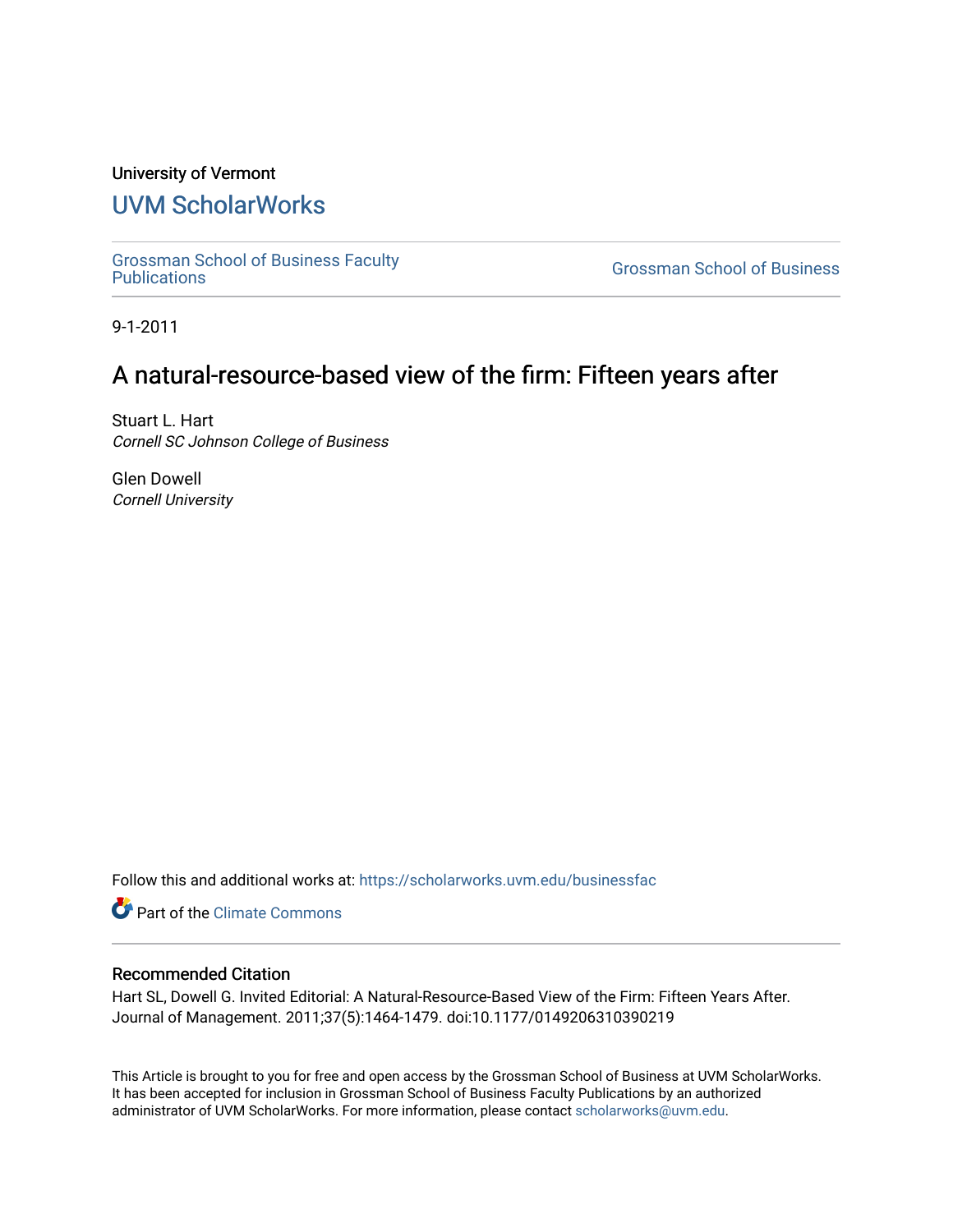**Special Issue:** Twenty Years of Resource-Based Theory

Journal of Management Vol. 37 No. 5, September 2011 1464-1479 DOI: 10.1177/0149206310390219 © The Author(s) 2011 Reprints and permission: http://www. sagepub.com/journalsPermissions.nav

### **Invited Editorial**

# A Natural-Resource-Based View of the Firm: Fifteen Years After

Stuart L. Hart Glen Dowell *Cornell University*

*The authors revisit Hart's natural-resource-based view (NRBV) of the firm and summarize progress that has been made in testing elements of that theory and reevaluate the NRBV in light of a number of important developments that have emerged in recent years in both the resourcebased view literature and in research on sustainable enterprise. First, the authors consider how the NRBV can both benefit from recent work in dynamic capabilities and can itself inform such work. Second, they review recent research in the areas of clean technology and business at the base of the pyramid and suggest how the NRBV can help inform research on the resources and capabilities needed to enter and succeed in these domains.*

*Keywords: strategy; sustainability; clean technology; poverty; base of the pyramid*

In this article, we review the natural-resource-based view (NRBV) of the firm, as first developed by Hart (1995), and assess the work that has since built upon it. In the 15 years since the introduction of the NRBV, empirical research has tested a number of Hart's propositions. We demonstrate, however, that this work has focused primarily on uncovering the links between pollution prevention and firm profitability, while the other areas of Hart's theoretical development have been explored to a much less thorough degree.

We also describe developments both in the NRBV and in resource-based theory (RBT) in the time since the NRBV was introduced. A significant theoretical literature has emerged that expands upon Hart's (1995) description of sustainable development, refining that construct

*Corresponding author: Stuart L. Hart, S. C. Johnson Chair in Sustainable Global Enterprise, Johnson Graduate School of Management, Cornell University, Ithaca, NY 14853, USA*

*E-mail: slh55@cornell.edu*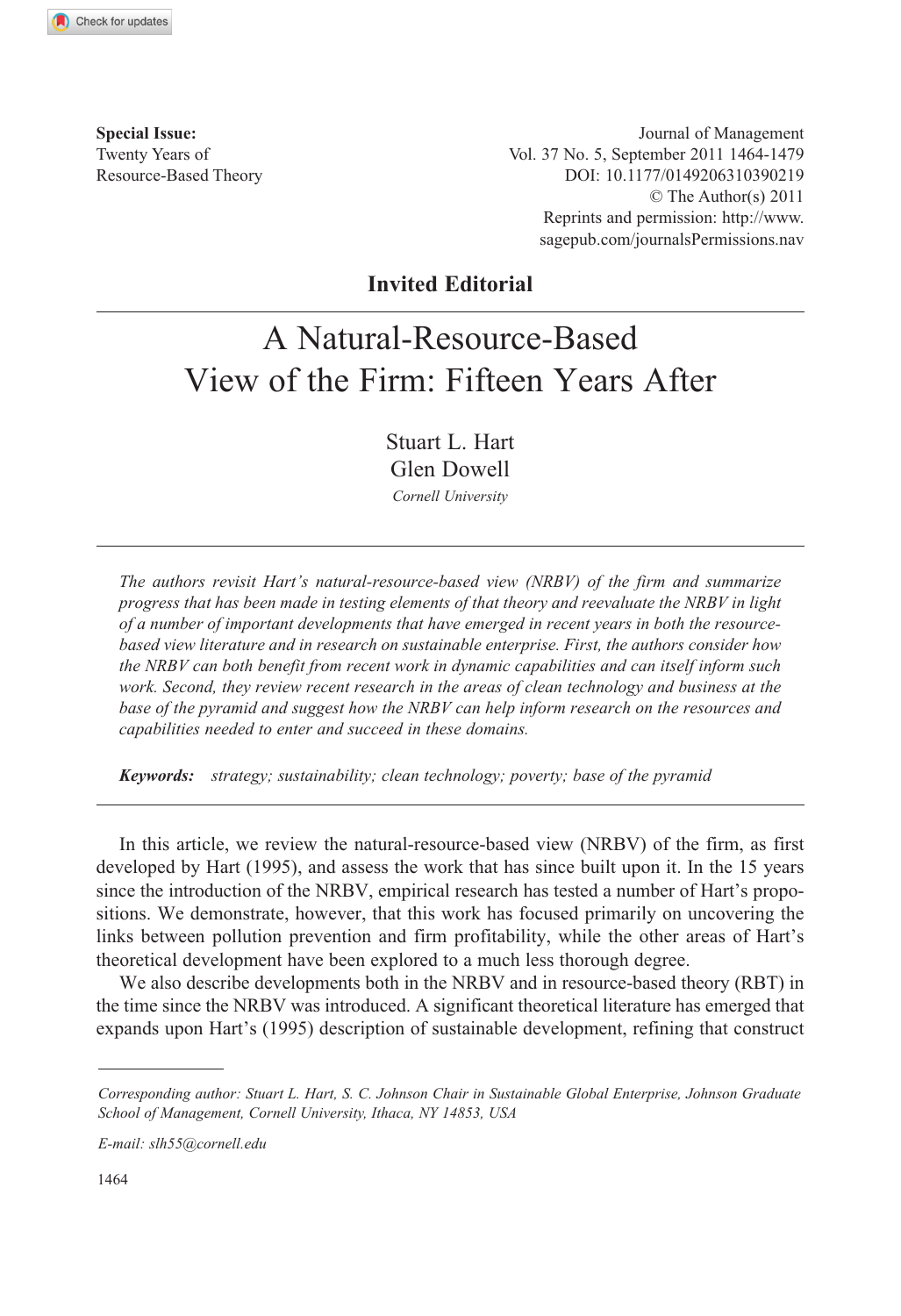into clean technology and base of the pyramid (BoP). Meanwhile, the dynamic capabilities perspective has emerged (Teece, Pisano, & Shuen, 1997) as a complement to RBT in order to explain how firms adjust capabilities in rapidly changing markets. We argue not only that the NRBV has benefited from the emergence of dynamic capabilities research (Aragon-Correa & Sharma, 2003) but that the NRBV can extend and enhance our understanding of how dynamic capabilities emerge in the first place.

#### **Origins of the Natural-Resource-Based View of the Firm**

Stemming from Penrose's (1959) discussion of the antecedents of firm growth, the RBT has become a central theoretical perspective in strategic management (see, e.g., Barney, 1991; Dierickx & Cool, 1989; Montgomery & Wernerfelt, 1988). The key element of RBT is its focus on factors internal to the firm that lead to sustained competitive advantage. Given this focus, it marked a distinct departure from analysis at the industry or strategic group level, which had dominated strategy research and teaching prior to the emergence of RBT (Barney, 1996). RBT, in fact, marked a return to the roots of strategic thinking by placing the emphasis back on the firm's own decisions and competencies rather than on its environment (Hoskisson, Hitt, Wan, & Yiu, 1999).

It is well beyond the scope of this article to provide a full review of the elements of RBT, and such reviews have already been undertaken elsewhere (e.g., Acedo, Barroso, & Galan, 2006; Barney, 2001; Conner, 1991; Hoskisson et al., 1999). It is, however, fitting to briefly discuss the elements that are important for understanding the NRBV. The RBT emphasizes the role of resources and capabilities in forming the basis of competitive advantage. Broadly stated, a *resource* is something that a firm possesses, which can include physical and financial assets as well as employees' skills and organizational (social) processes. A *capability,* in contrast, is something a firm is able to perform, which stems from resources and routines upon which the firm can draw (Karim & Mitchell, 2000; Winter, 2000).

The RBT emphasizes that in order to provide an opportunity for sustained competitive advantage, a resource must be valuable, rare, inimitable, and supported by tacit skills or socially complex organizational processes (Barney, 1991). Value is found if the resource increases customers' willingness to pay or lowers their cost. Rareness gives the firm the potential to command a premium and avoid a perfectly competitive market. Inimitability, which can arise, for example, from the social complexity of the resource, creates the potential for sustained advantage. Finally, resources and capabilities within an organization are embedded in the organization, and the degree to which they are able to add value may depend upon the presence of complementary assets and supporting routines (Christmann, 2000).

Hart (1995) proposed that the existing RBT had a serious omission. Namely, while it considered a variety of potential resources and had a logic that was compelling and more complete than prior attempts to explain competitive advantage, it ignored the interaction between an organization and its natural environment. While such an omission might have been understandable in the past, it was clear by 1995 (and is more so now) that the natural environment could create a serious constraint on firms' attempts to create sustainable advantage. Or, put in a more positive way, "it is likely that strategy and competitive advantage in the coming years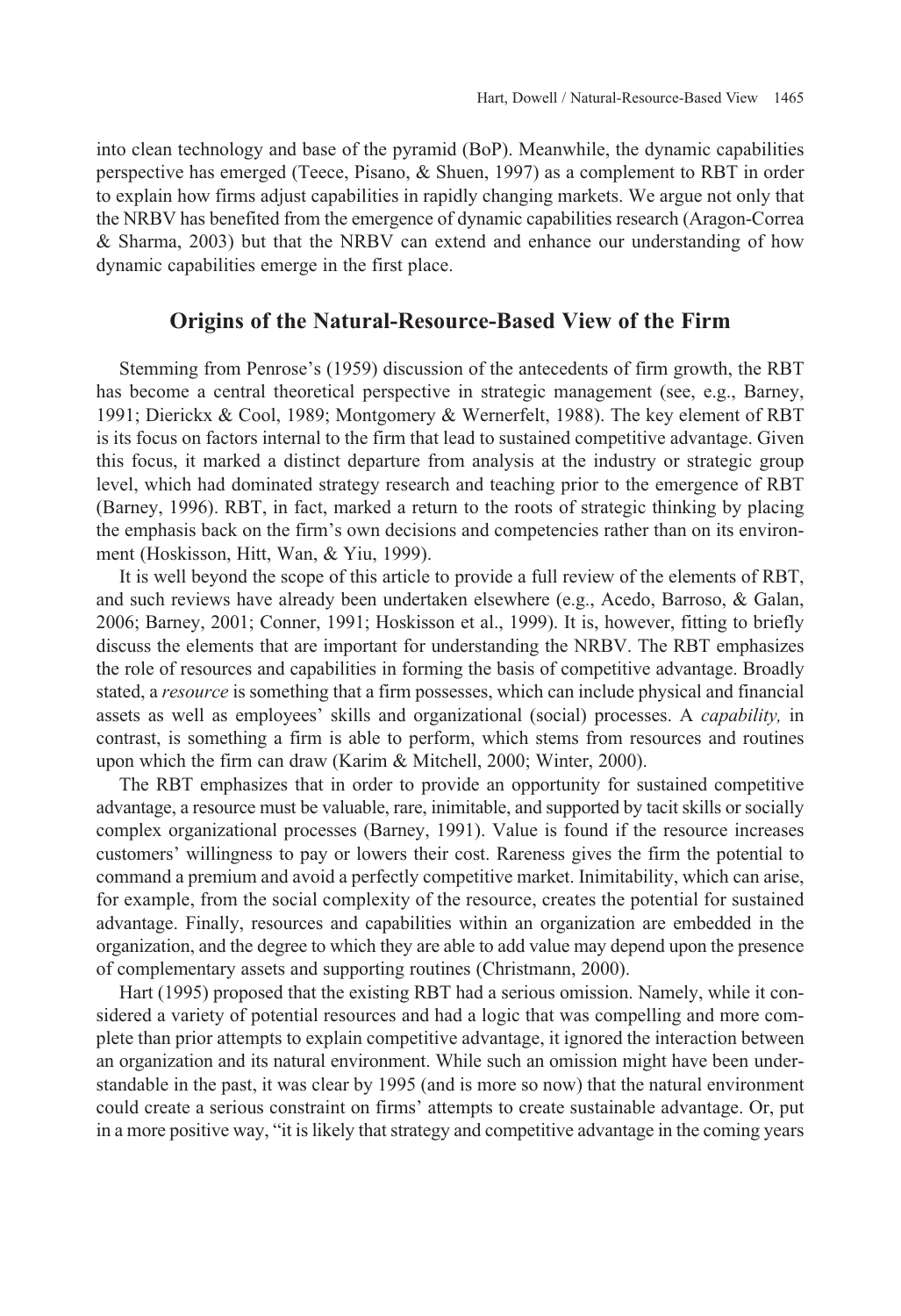will be rooted in capabilities that facilitate environmentally sustainable economic activity a natural-resource-based view of the firm (Hart, 1995: 991).

The NRBV argues that there are three key strategic capabilities: *pollution prevention, product stewardship,* and *sustainable development*. Each of these has different environmental driving forces, builds upon different key resources, and has a different source of competitive advantage. Pollution prevention, which seeks to prevent waste and emissions rather than cleaning them up "at the end of the pipe," is associated with lower costs. For example, removing pollutants from the production process can increase efficiency by (a) reducing the inputs required, (b) simplifying the process, and (c) reducing compliance and liability costs.

Product stewardship expands the scope of pollution prevention to include the entire value chain or "life cycle" of the firm's product systems. Through stakeholder engagement, the "voice of the environment" can be effectively integrated into the product design and development process. Product stewardship creates the potential for competitive advantage through strategic preemption, for example by securing exclusive access to resources (e.g., green raw materials) or by establishing standards that are advantageous to the focal company.

Finally, a sustainable development strategy has two notable differences from pollution prevention or product stewardship strategies. First, a sustainable development strategy does not merely seek to do less environmental damage but, rather, to actually produce in a way that can be maintained indefinitely into the future. Second, sustainable development, by its very definition, is not restricted to environmental concerns but also involves focusing on economic and social concerns. Since economic activity in developed countries is intimately connected with issues of poverty and degradation in less-developed countries, a strategy that considers sustainable development must recognize this link and act to reduce the environmental burden and increase the economic benefits for the lesser developed markets affected by the firm's activities.

#### *The Impact of the NRBV*

Hart (1995: 1008) argued that, as of the mid-1990s, "there were no examples, to my knowledge, of large manufacturing firms committed to a vision of sustainable development." Research on sustainable development–based strategies, he suggested, must necessarily take a more qualitative, case-comparative approach. Product stewardship–based strategies were better developed in the mid-1990s, and he therefore suggested a somewhat more structured research strategy, with a focus on products and product development teams. He suggested, however, that hypothesis-testing work on pollution prevention–based strategies could start immediately, given the wide adoption of this strategy by existing firms.

It should come as little surprise, therefore, that over the past 15 years, most of the application of the NRBV has been focused on pollution prevention, with much less attention to empirical research on product stewardship or sustainable development strategies. Indeed, in the realm of research on organizations and the natural environment, one of the most commonly addressed issues is whether, and under what circumstances, it pays to be green (Berchicci  $\&$  King, 2007; Hart & Ahuja, 1996). The essence of this research question is whether improving environmental performance is beneficial or detrimental to short-term financial performance. The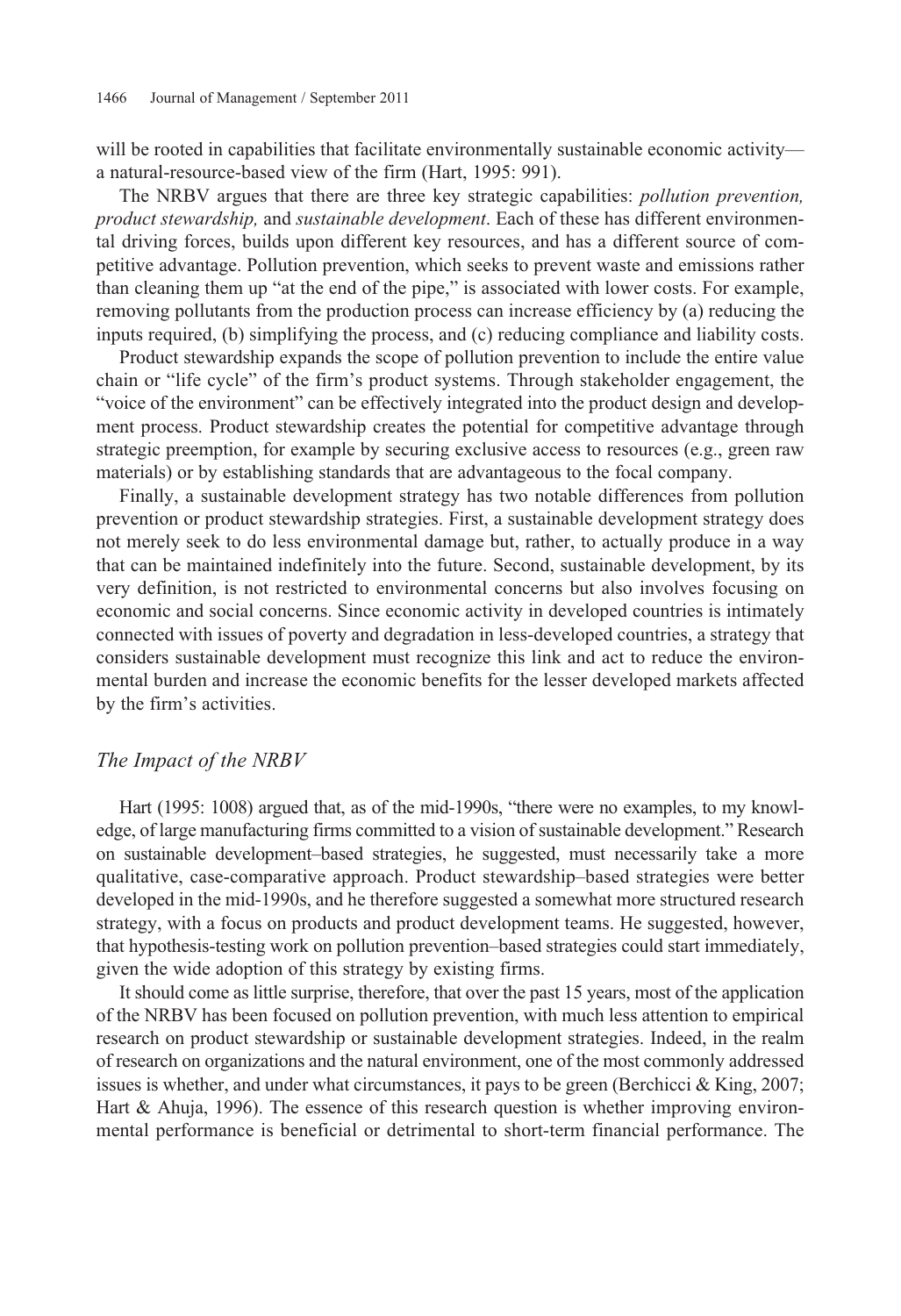NRBV aids this research by providing a theoretical mechanism through which the link between environmental actions and profit can be established. As described in the prior section, the NRBV posits that the link between environmental strategy and competitive advantage depends on the form of environmental improvement being considered, as the mechanism is very different for pollution prevention than for product stewardship or sustainable development.

The question of whether or not it pays to be green was considered prior to the emergence of the NRBV, with most work focused on the relationship between profit and pollution control or the stock market reaction to disclosure of environmental liabilities (Berchicci & King, 2007). In accounting research, for example, a number of studies address the degree to which a firm's voluntary disclosure of environmental practices affected its market valuation. Disclosure of pollution control efforts have been found to affect investors' assessments of a firm's risk profile, as greater disclosure reduces the perceived risk of future remediation requirements (Belkaoui, 1974). For example, chemical firms that had previously released more extensive environmental disclosures experienced a less negative market reaction from the Union Carbide Bhopal disaster than firms with less extensive disclosures (Blacconiere & Patten, 1994).

The NRBV perspective allowed for a more systematic examination of the relationship between environmental and financial performance by specifying the link between resources and capabilities and strategic outcomes. In particular, the NRBV's emphasis on the contingent nature of resources and capabilities has aided researchers in making specific links between environmental and financial performance. In the 15 years since the NRBV was first outlined, research has identified a number of resources and capabilities that help firms profit from pollution prevention; indeed, researchers are now attempting to identify categories of capabilities that affect firms' abilities to profit from pollution prevention efforts.

Significant progress has been made in identifying the broad capabilities and resources that affect a firm's ability to simultaneously pursue financial and environmental success (Berchicci & King, 2007; Etzion, 2007). A review of the "pays to be green" literature concludes that the greatest potential for future research in this area lies in continuing to identify the contingencies that affect the environmental–financial performance relationship (Berchicci & King, 2007: 1525). We concur that while there has been significant research investigating how pollution prevention can lead to positive financial outcomes, there is still work to be done in terms of identifying both the genesis of key resources and the link between resources and capabilities, and environmental–financial performance links. From our perspective, research thus far has identified two types of factors that affect the firm's ability to gain financial benefits from a pollution prevention strategy: organizational capabilities and managerial cognition or framing. We review these two factors below.

#### *Organizational Capabilities and Pollution Prevention*

Several studies have identified organizational capabilities that appear to affect the degree to which firms profit through pollution prevention strategies. Empirical studies of the environmental–financial performance link have found that profiting from pollution prevention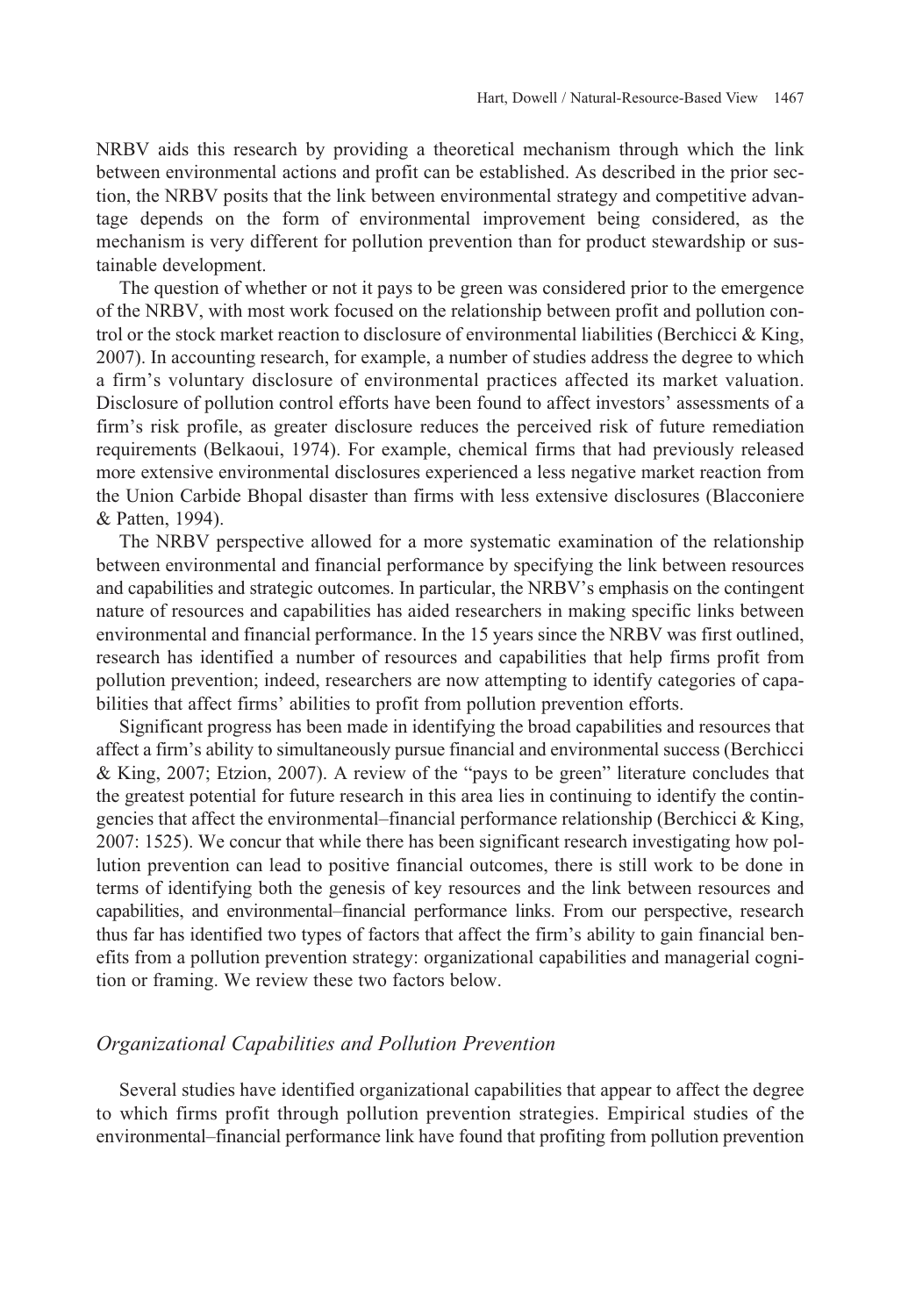is more likely if the firm possesses strong innovation capabilities, particularly those related to continuous improvement (King & Lenox, 2002). Pollution prevention strategies also require companies to develop new competencies, as Russo and Fouts (1997) demonstrate in a cross-industry analysis of the environmental and financial performance of 243 American firms. They find that investment in environmental capabilities is especially beneficial during periods of industry growth, presumably because growth helps to ameliorate the risk that accompanies such investment.

The RBT recognizes that resources may not create rents in isolation; rather, bundles of resources may together create a configuration that conveys competitive advantage (Grant, 1996; Hoskisson et al., 1999). Moreover, bundled resources create complexity, which increases the importance of proper organizational configuration and impedes duplication (Rivkin, 2000). These features appear to also be found in firms' attempts to derive profit from pollution prevention. Having a commitment to pollution prevention is unlikely to create profit by itself, but in combination with the more general innovative capabilities noted above, along with skills in the implementation of new projects, profit may be derived (Christmann, 2000). In this sense, innovative capabilities and commitment to pollution prevention are complementary assets (Teece, 1986).

In recent years, an increase in data availability has enabled researchers to perform more extensive analysis of the link between pollution prevention capabilities, environmental performance, and financial performance. Data both from government sources such as the U.S. Environmental Protections Agency's Toxic Release Inventory and from ratings agencies such as KLD have enabled longitudinal studies of environmental performance, allowing for researchers to test for causality in the environmental–financial performance relationship in a manner that was not possible in earlier studies. This research has begun to uncover evidence regarding the antecedents of environmental capabilities, for example, by demonstrating that firms develop capabilities in response to stakeholder pressures, which are perceived differently by firms at different levels of eco-efficiency (Chatterji & Toffel, 2010; Delmas & Toffel, 2004; Walls, Phan, & Berrone, in press). Understanding these antecedents remains an important area for inquiry, as such research begins to answer the question of why some firms take more proactive environmental stances than others.

#### *Cognition and Framing*

Managerial attention and the framing of environmental issues have also been identified as affecting firms' abilities to profitably enact environmentally proactive strategies. The NRBV suggests that these factors are vital in developing a sustainable development strategy, but evidence from recent studies suggests that they are an important component of pollution prevention as well. Essentially, managers do not find profitable opportunities where they do not look for them, and thus the ability to profit from pollution prevention depends critically on managers' expectations that such opportunities exists (King  $&$  Lenox, 2002). In the oil and gas industry, for example, Sharma and Vredenburg (1998) find that those companies that perceive environmental responsiveness as fundamental to increasing shareholder value take proactive environmental stances, while those that see these as separate or even opposing goals are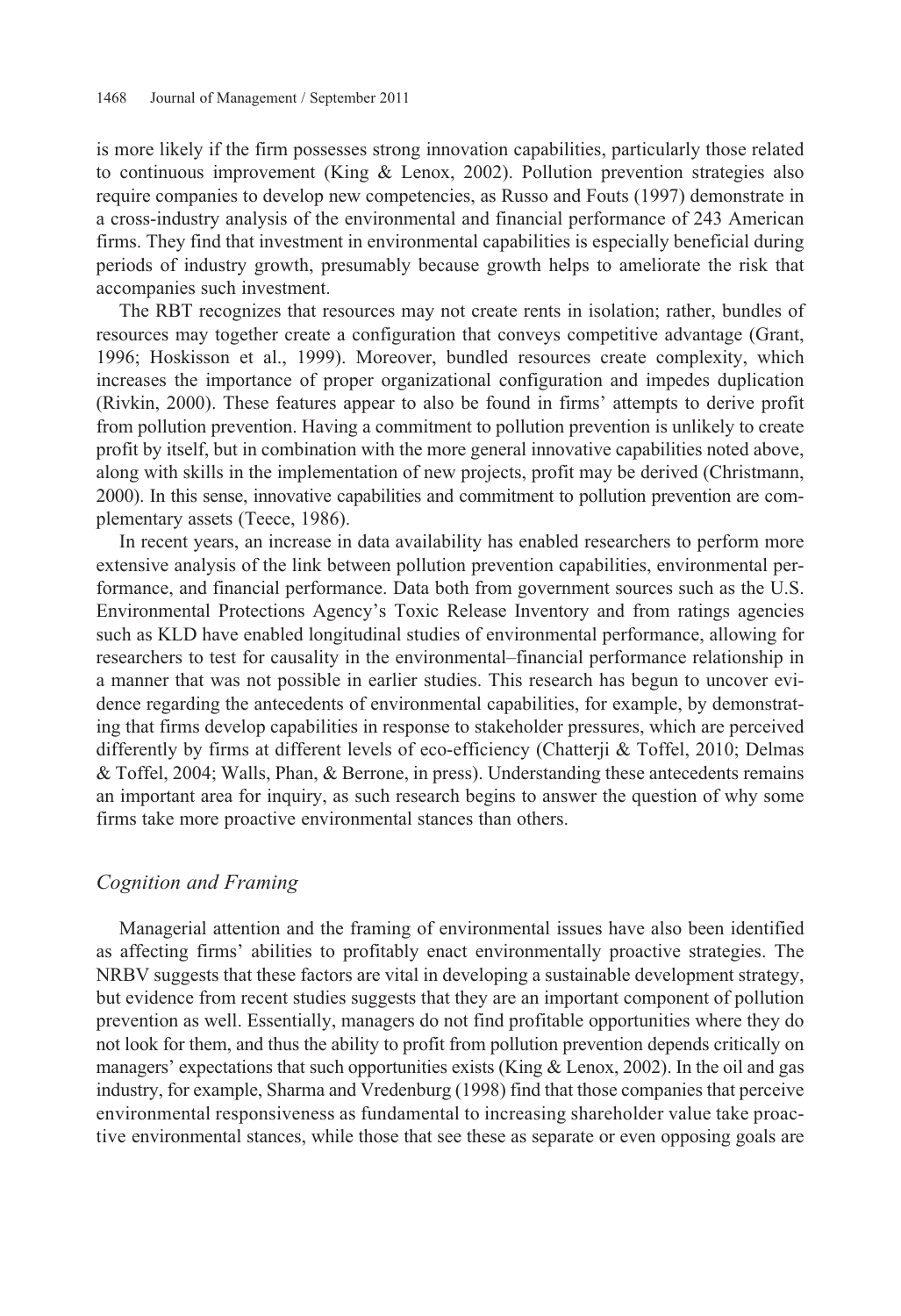more reactionary. Indeed, the proactive companies see the management of their interactions with the natural environment as requiring organizational capabilities that include stakeholder integration, higher order learning, and continuous innovation. Interestingly, Sharma and Vredenburg find that effective stakeholder integration enabled the firms to better manage their waste reduction and energy conservation programs. This implies that considering diverse stakeholder views is valuable not only for product stewardship (as we discuss below) but for pollution prevention efforts as well, which goes beyond the original NRBV model.

Large-sample statistical studies and experimental research have also provided evidence that cognition and framing play key roles in the development of environmental capabilities. Studies using the Toxic Release Inventory suggest that managers tend to underinvest in pollution prevention (King & Lenox, 2002). In fact, increased pollution control is not associated with higher profit, but pollution prevention is, as predicted by the NRBV. Managers that search for opportunities to profit via pollution prevention have the potential to find such opportunities, but their prior expectations about whether such opportunities exist strongly affects their search. Similarly, experimental work suggests that managers' and employees' cognitive framing of environmental issues significantly effects whether the firm characterizes the interaction with the natural environment as a threat or an opportunity (Tenbrunsel, Wade-Benzoni, Messick, & Bazerman, 2000).

#### *Product Stewardship*

The pollution prevention domain is mature relative to the study of the factors that affect a firm's ability to develop competitive advantage from product stewardship or sustainable development. In one of the few articles that address the link between a product stewardship strategy and competitive advantage, Sharma and Vredenburg (1998) provide evidence in favor of Hart's (1995) propositions. Specifically, Hart suggests that "firms that adopt product stewardship strategies will evidence inclusion of external stakeholders in the product development and planning process" (Hart: 100, Proposition 2b). Sharma and Vredenburg find that the oil companies that had more proactive environmental strategies and incorporated elements of product stewardship did have greater stakeholder integration capabilities. Stakeholder involvement was also found to be a key ingredient in Patagonia's product stewardship efforts (Fowler & Hope, 2007).

Research on product stewardship is ongoing in operations management, marketing, and strategy, and although this is still a nascent area, a number of interesting findings have emerged. Most of the studies thus far have employed a case-based approach (Bakker, Fischer, & Brack, 2002; Fowler & Hope, 2007; Lave, Conway-Schempf, Harvey, Hart, Bee, & McCracken, 1998; Linton et al., 2007), although surveys have also been used (e.g., Pujari, Wright, & Peattie, 2003). The research suggests that product stewardship efforts require coordination across a number of domains. For example, a recent study found that cross-functional coordination and top management support were significant determinants of successful environmental new product development performance (Pujari et al., 2005). Using a grounded-theorybuilding approach, Matos and Hall (2007) examine product stewardship and approach life cycle analysis as an example of a rugged landscape in which interdependencies between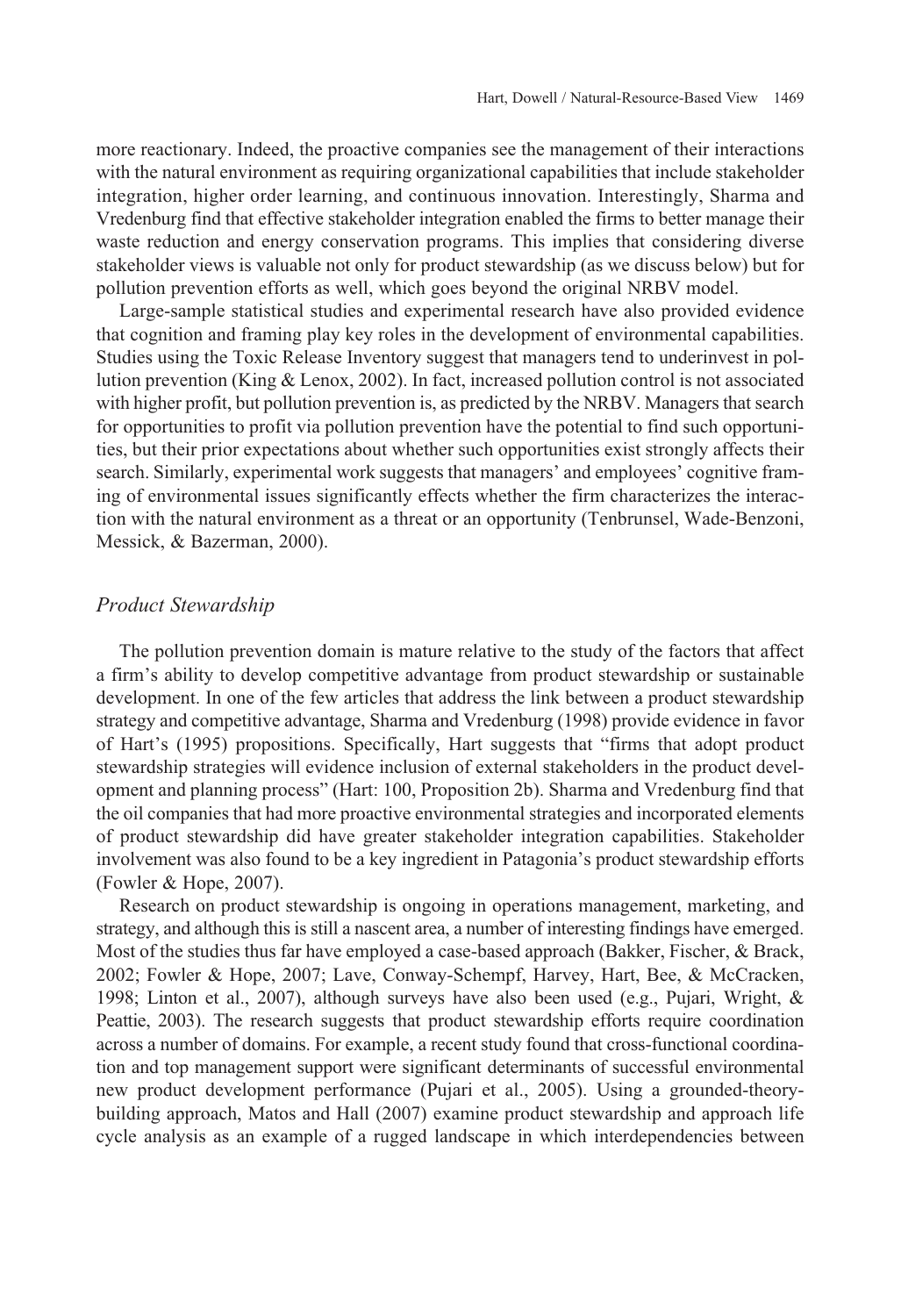decisions create great uncertainty about how a seemingly simple change may affect performance. They suggest that developing product stewardship strategies requires understanding interdependencies, and firms that approach life cycle issues as specialized, disconnected aspects of the product are less likely to develop successful product stewardship strategies.

#### *Sustainable Development*

The academic literature on the link between sustainable development strategies and firm performance is virtually nonexistent. In part, this failure is due to the difficulty of defining sustainable development in a business context and the degree to which the concept has resulted in a proliferation of terminology (Hart & Milstein, 2003). This proliferation may make scholars wary of attempting to create constructs to test elements of firms' sustainable development strategies. The result, however, is that academic research is failing to inform management practice in this increasingly important arena.

#### **The Evolution of the NRBV and RBT**

In this section, we consider the evolution of the NRBV and RBT since Hart's article (1995). We pay particular attention to two developments. First, while Hart outlined pollution prevention, product stewardship, and sustainable development as the three stages of proactive environmental strategy, the area of corporate sustainable development strategy has since been separated into two distinct areas: clean technology and BoP (Hart, 1997, 2007; Prahalad  $\&$  Hart, 2002). We discuss the NRBV's role in understanding how firms incorporate clean technology strategies in their quest for competitive advantage. We also note that there is a dearth of academic research on the ways in which corporations can meet the needs of the world's poor, which Hart (1995) suggested is an essential element of a sustainable development strategy. Second, the dynamic capabilities perspective has emerged to account for the lack of attention to how firms build new resources and capabilities, especially in fastmoving environments (Teece et al., 1997). We first discuss these developments separately and then outline how they combine to enhance our understanding of the role of environmental strategies and firm success (Aragon-Correa & Sharma, 2003).

#### *Clean Technology*

The term *clean technology* has been in use for several decades, although it has been used to refer to a varied set of activities.<sup>1</sup> In the NRBV, the seeds of the separation of sustainable development into the elements of clean technology and BoP were planted in Hart's article (1995) and in other contemporaneous work (see, e.g., Goodland, 1995). Hart suggests that while pollution prevention and product stewardship allow for greater environmental efficiencies, meeting the challenge of global sustainability might require firms to actually reduce the material and energy consumption in developed markets while building markets in the developing countries. Clean technology strategies deal with the way that firms build new competencies and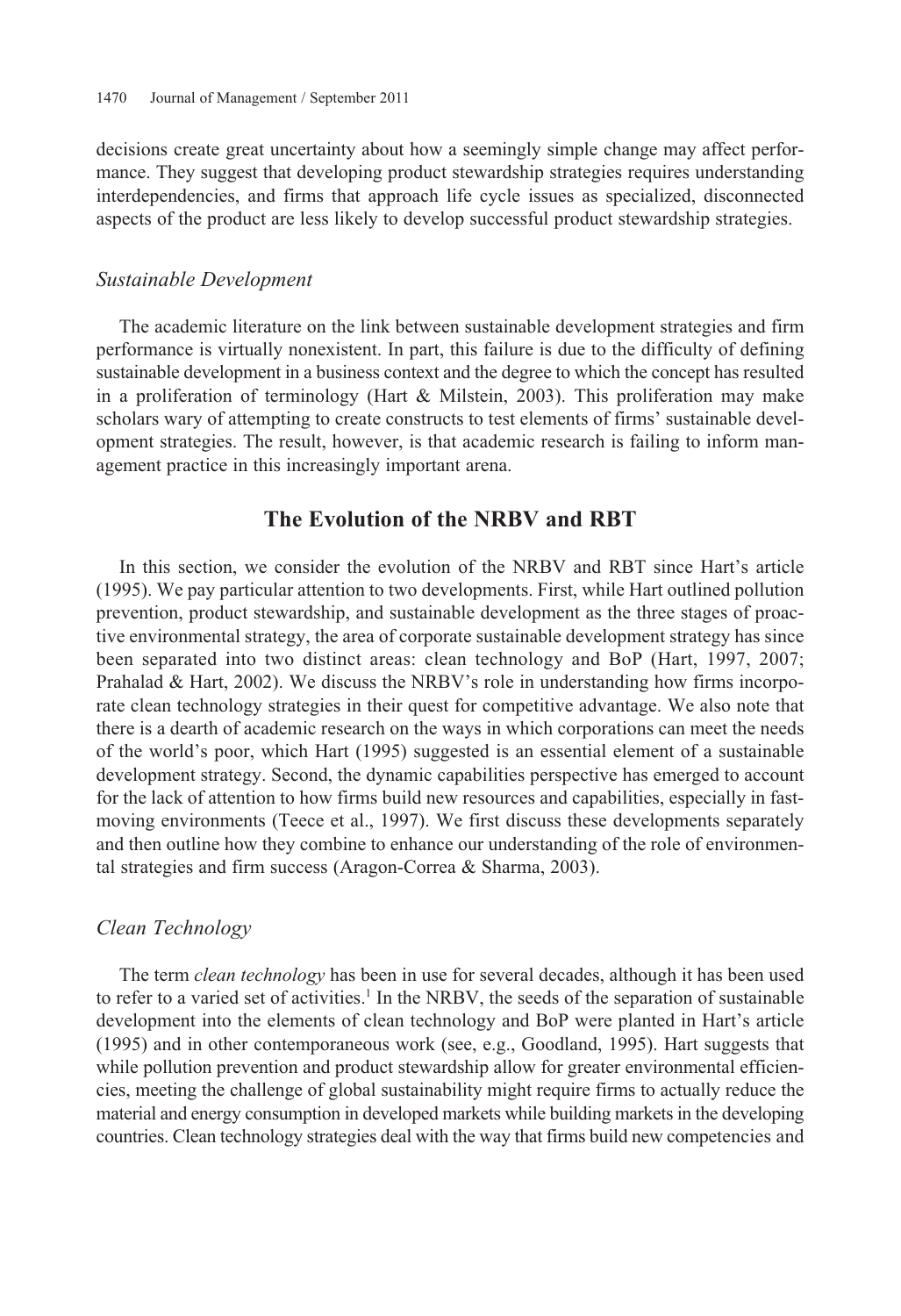position themselves for competitive advantage as their industries evolve. Reduced material and energy consumption occurs through the pursuit of clean technologies that provide for human needs without straining the planet's resources (see, e.g., Meurig Thomas & Raja, 2005, for a discussion of the science of green chemistry and clean energy production).

Hart (1997) made an explicit distinction between "greening" strategies (pollution prevention and product stewardship), which focus on incremental improvements to today's products and processes, and "beyond greening" strategies (clean technology and sustainable development), which focus on tomorrow's technologies and markets. In recent years, academic and practitioner interest in clean technology has increased along with entrepreneurial activity in renewable energy and other clean technology domains. Venture capital investment in clean technology firms, for example, was relatively low before increasing sharply in 2006 (Shachmurove & Shachmurove, 2009).

For the purposes of the NRBV, the key clean technology issue lies in understanding which firm resources and capabilities are likely to be associated with effective clean technology commercialization. We see at least two interesting paths for NRBV research to pursue in this regard. First, following from prior work (Hart 1995, 1997, 2007; Schmidheiny & Zorraquin, 1992), we suggest that the development of clean technology strategies requires a focus on innovation and future positioning as the metric for success. This implies, in turn, that we build a better understanding of factors that affect the likelihood that firms are willing to invest in innovation, including the degree to which investors affect managerial myopia (Bushee, 1998; Stein, 1989).

Second, as we outline below, the commercialization of clean technologies involves developing abilities to deal with areas of knowledge that are uncertain, constantly evolving, and dynamically complex (Aragon-Correa & Sharma, 2003; Hart & Sharma, 2004). For firms, this entails the organizational capacity to protect and nurture disruptive or leapfrog clean technologies, including those technologies that may eventually cannibalize parts of the existing core business. This, in turn, opens up a question of whether firms will be able to sustain competitive advantage through the development of clean technologies or whether this domain is characterized by too much uncertainty and discontinuous change for competitive advantage to be maintained (Fiol, 2001).

#### *Base of the Pyramid*

The second major direction in which the sustainable development element of the NRBV has evolved is the increased attention to the role of corporations in alleviating poverty for the poorest of the world's citizens. Hart (1995: 997) suggests that "a sustainable development strategy means that firms must build markets in the South while reducing the environmental burden created by this new economic activity." Subsequent work has expanded upon this idea, and a nascent literature has emerged around what has come to be known as the *base of the pyramid,* or BoP (Hart, 2005; Hart & Christensen, 2002; London & Hart, 2004; Prahalad, 2005; Prahalad & Hammond, 2002; Prahalad & Hart, 2002). BoP has also attracted growing attention from corporations (Immelt, Govindarajan, & Trimble, 2009).

Despite corporate interest and a growing practitioner-oriented literature, however, there is a dearth of scholarly research on BoP. Indeed, there is a real opportunity for scholars to address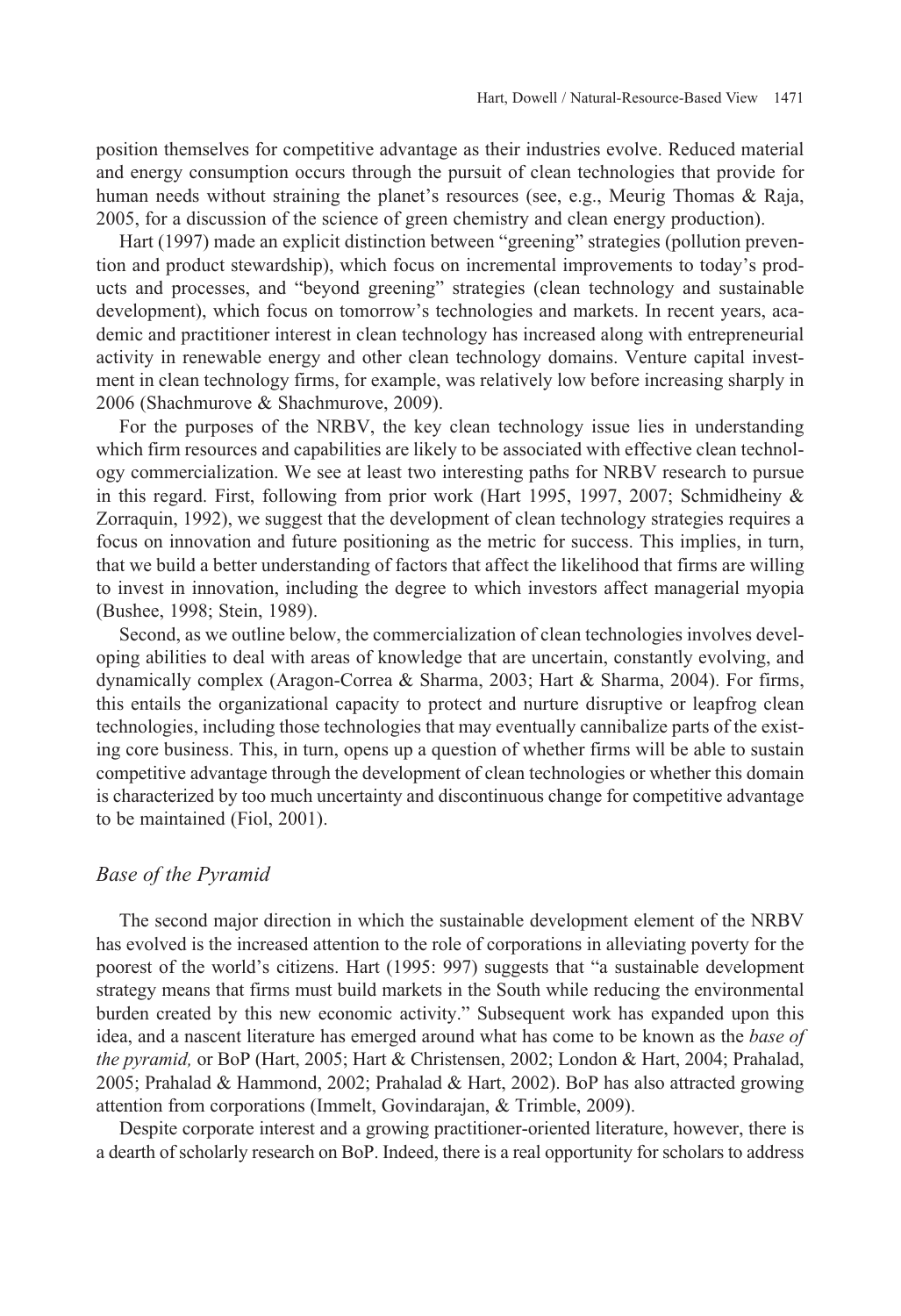| Strategic<br>Capability | Societal Driving Force                      | Key Resource               | Competitive<br>Advantage  | State of Research<br>Development                                                       |
|-------------------------|---------------------------------------------|----------------------------|---------------------------|----------------------------------------------------------------------------------------|
| Pollution<br>prevention | Minimize emissions,<br>effluents, and waste | Continuous<br>improvement  | Lower costs               | Strong empirical evidence in<br>favor of NRBV                                          |
| Product<br>stewardship  | Lower product life<br>cycle cost            | Stakeholder<br>integration | Reputation/<br>legitimacy | Growing area of research<br>but much to be<br>accomplished                             |
| Clean technology        | Make quantum-leap<br>improvement            | Disruptive<br>change       | Future position           | Little research to date                                                                |
| Base of the<br>pyramid  | Meet unmet needs of<br>the poor             | Embedded<br>innovation     | Long-term<br>growth       | Growing body of<br>practitioner-oriented<br>research, but academic<br>attention needed |

**Table 1 The Natural-Resource-Based View (NRBV): Fifteen Years After**

this issue in a rigorous way in order to assess the degree to which our current theories are sufficient in understanding the BoP phenomenon and to what degree this issue requires us to augment existing theories or even develop entirely new ones.

One key area for BoP research that is related to the NRBV is what capabilities are needed to enable companies to identify, develop, and profit from opportunities at the BoP. To date, some qualitative and theoretical research has addressed these questions, but much more remains to be done (London & Hart, 2004, 2011). With regard to identification of BoP opportunities, Dowell, Hart, and Sharma (2010) suggest that organizations develop interest in the BoP as a result of competitive and institutional pressures and that prior development of a proactive environmental strategy amplifies the effect of these pressures. To date, the most in-depth treatment of the factors that affect firm success at the BOP is the emerging work on "embedded innovation" as exemplified by the BoP protocol (e.g., Simanis & Hart, 2008, 2009). This work emphasizes the need for companies to co-create businesses in conjunction with BoP communities rather than simply marketing low-cost products through extended distribution systems (London & Hart, 2011).

Table 1 presents a summary of the elements of the NRBV and our assessment of the state of academic research for each of these domains. As we have outlined in this section, research thus far has focused on the areas of pollution prevention and to a lesser extent product stewardship. There is a significant need for additional academic research on the role of the NRBV in clean technology and BoP.

As the NRBV has evolved to separate sustainable development into the areas of clean technology and BoP, RBT has evolved to incorporate dynamic capabilities. In their seminal article outlining dynamic capabilities, Teece et al. (1997) argue that RBT does not adequately address how firms can renew their sources of competitiveness, especially in rapidly changing environments. They emphasize the need for firms to "integrate, build, and reconfigure internal and external competences to address rapidly changing environments" (p. 516). These high-velocity markets create unique challenges for firms because the resources and capabilities on which the firms have attempted to build competitive advantage have uncertain life spans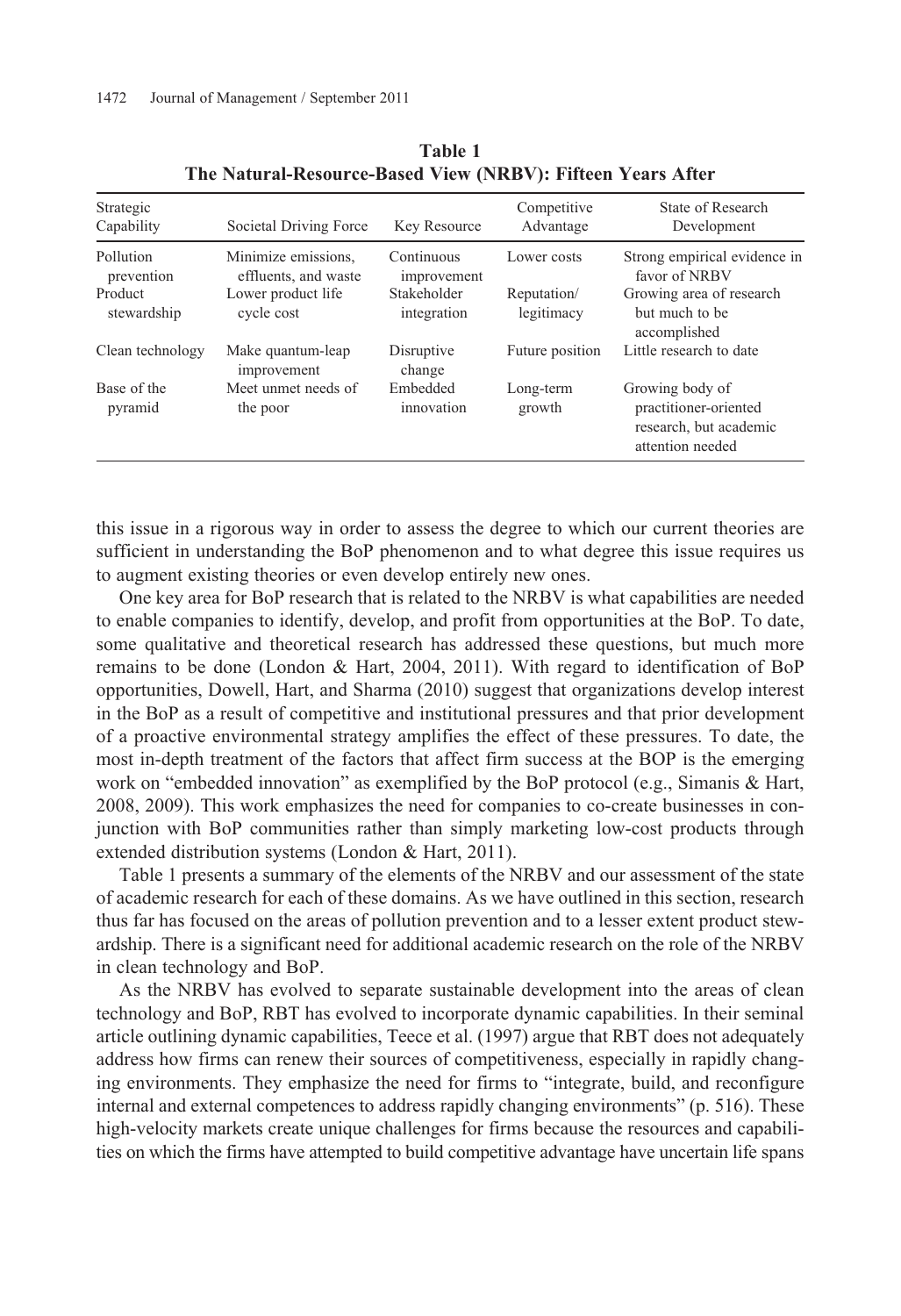in such markets (Eisenhardt & Martin, 2000). Dynamic capabilities, therefore, are the capabilities that allow firms to reconfigure resources to gain advantages as markets shift in discontinuous ways.

The dynamic capability perspective has had a significant impact on strategic management research in general and in research regarding organizations and the natural environment in particular. It offers the potential to extend and supplement the NRBV to create a more thorough understanding of the process by which firms undertake sustainable development strategies. The dynamic capabilities perspective, with its emphasis on adaptation within ambiguous and dynamic markets, is particularly well suited to the study of clean technology and BoP strategies because the context in which firms develop capabilities to deal with these issues is highly complex and ambiguous (Aragon-Correa & Sharma, 2003). Hart (1995) suggests, for example, that constraints created by the natural environment, such as ecosystem degradation and resource depletion, create discontinuities that threaten firms' existing resources and capabilities.

The net benefit of a dynamic capability needs to be assessed in the context of the competitive environment in which the firm is embedded (Winter, 2003). For a firm in a relatively stable environment, the investment in the creation and maintenance of a capability to change is unlikely to be beneficial, as the cost of maintenance outweighs the benefit of change. However, in a rapidly shifting environment, when adapting capabilities is beneficial, the investment and upkeep of the dynamic capability may well be worthwhile. One implication of Winter's argument is that external forces affect firms' decisions to pursue dynamic capabilities. Firms that are in dynamic and complex environments are more likely to attempt to build dynamic capabilities. Since the capabilities themselves are dependent upon the firms' existing structures, strategies, and resources, two firms that are faced with similar external environments can develop similar, but not identical, capabilities (Aragon-Correa & Sharma, 2003; Eisenhardt & Martin, 2000).

Aragon-Correa and Sharma (2003) argue that a proactive environmental strategy meets the definition of a dynamic capability. They review Eisenhardt and Martin's (2000) definition of dynamic capabilities and demonstrate that proactive environmental strategies are dependent upon specific and identifiable processes, are socially complex and specific to organizations, require path-dependent and embedded capabilities, and are nonreplicable or inimitable. They derive propositions that suggest that dimensions of a firm's external environment, including state uncertainty, complexity, and munificence, affect the development of proactive environmental strategies and also the firm's ability to profit from such strategies.

We suggest that one fruitful extension of Aragon-Correa and Sharma's (2003) model would be to separate environmental strategies into the categories of pollution prevention, product stewardship, clean technology, and BoP strategies, as suggested by the NRBV. As we outline above, these strategies have different drivers of competitive advantage. Thus, for example, different elements of the firm's external environment are likely to be more important for firms' decisions to develop pollution prevention strategies than for their decisions to develop BoP strategies.

While it is beyond the scope of this article to derive specific propositions regarding which dimensions of the external environment are most likely to drive development of which proactive environmental strategy, we can outline a general framework that we believe can fuel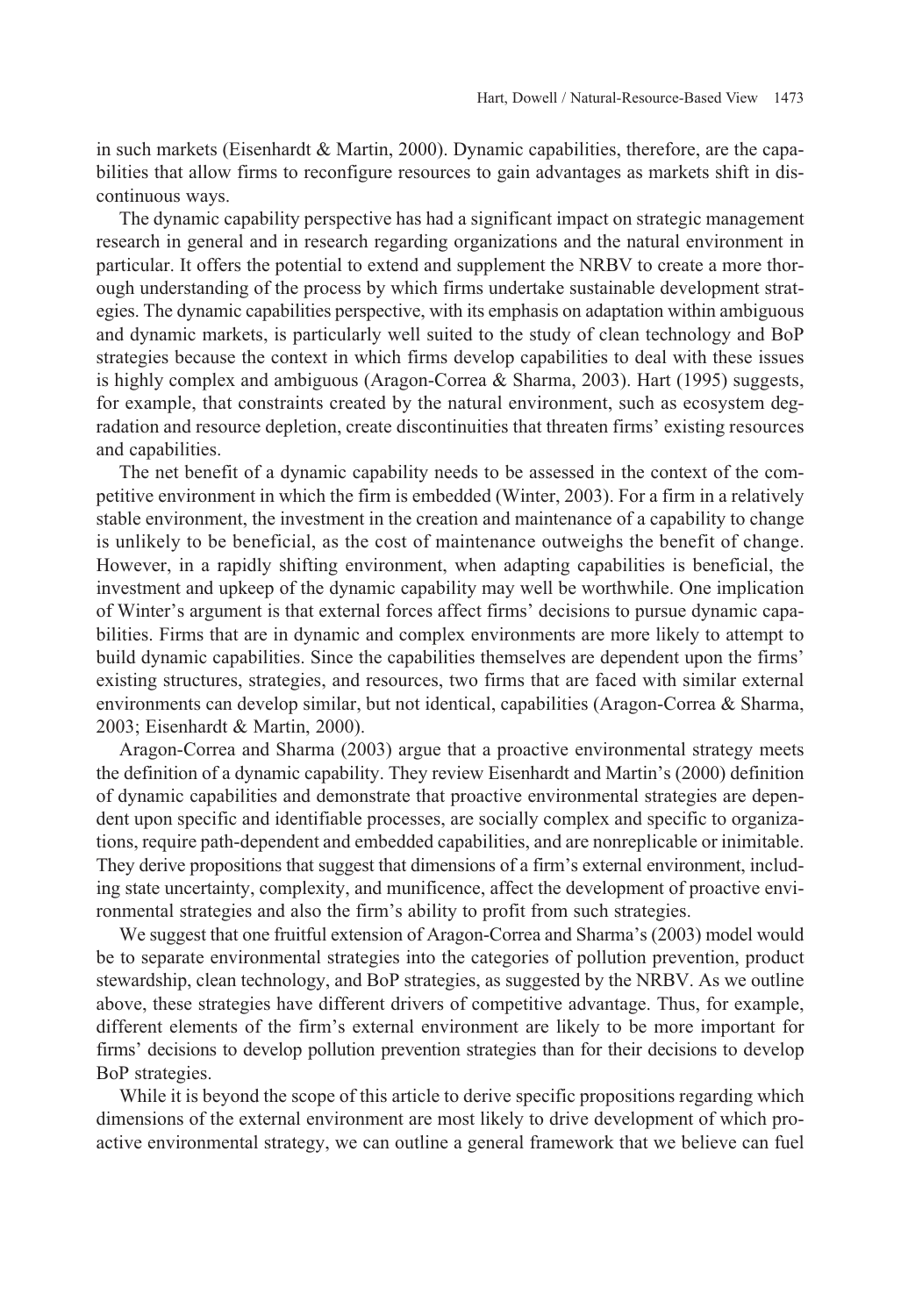further inquiry. In general, we expect that particular dimensions of the external environment will drive firm performance for the different strategies so that institutional uncertainty will be more likely to affect a firm's strategies in pollution prevention (Delmas & Toffel, 2004), while uncertainty in the technological environment is likely to have a much more significant effect on its development of clean technology capabilities.

We expect, moreover, that a firm's specific capability investments will be dependent upon both the external environment it faces and its existing stock of resources. So, a firm with strong R&D capabilities is more likely to respond to technological uncertainty with a proactive clean technology strategy than one that lacks such capabilities. However, the challenges associated with the BoP—lack of formal institutions, poor infrastructure, low literacy levels appear to force companies to develop entirely new capabilities if they are to successfully develop business models to serve the poor (Hart, 2007).

Thus, while it is clear that the NRBV benefits from the emergence of the dynamic capabilities perspective, we argue that the reverse is also true and that the NRBV can in fact inform and extend the dynamic capabilities literature by helping to understand the genesis of new capabilities themselves. Winter (2003) suggests that firms invest in the creation of dynamic capabilities in order to solve some problem with which they are faced. Thus, the capabilities themselves arise out of a perceived need and a deliberate investment. Developing leapfrog or disruptive clean technologies and the unique challenges associated with the BoP clearly present such needs. The capabilities themselves, therefore, become akin to the secondorder learning described by Argyris (1976).

Indeed, within the NRBV perspective, we see two areas that are fruitful directions for research into the origins of dynamic capabilities. First, the NRBV can help to explain why some firms are more likely than others to develop the capabilities to adopt proactive environmental strategies, especially with regard to clean technology and the BoP. One process by which this occurs is through the firm engaging with new "fringe" stakeholders and through this process becoming aware of new problems and potential solutions (Aragon-Corea & Sharma, 2003; Hart, 1995; Hart & Sharma, 2004). Thus, two firms may face the same problems but have differing awareness of them and of potential solutions due to differences in their engagement of stakeholders. The more open of the firms is the one that is more likely to explore, create, and invest in the dynamic capabilities.

Second, while market expansion in general does not require dynamic capabilities (Winter, 2003), expansion to novel markets, or the creation of entirely new ones, is a different matter. In particular, firms must invest in dynamic capabilities as they move to markets in which the dominant logic that they are accustomed to using is no longer valid (Prahalad  $\&$  Bettis, 1986). Firms that attempt to enter the BoP face such a circumstance, as their standard heuristics and routines are of little use, and they need to "learn to learn" in these unfamiliar institutional and competitive environments, which may render existing competencies of little use in generating advantage (Peng, 2001).

The NRBV, then, can improve our understanding of how the physical and social environments affect the development of dynamic capabilities. Hart (1995: 991) suggests that "strategists and organizational theorists must begin to grasp how environmentally oriented resources and capabilities can yield sustainable sources of competitive advantage." With respect to dynamic capabilities, then, the particular dynamic capabilities that a firm invests in will depend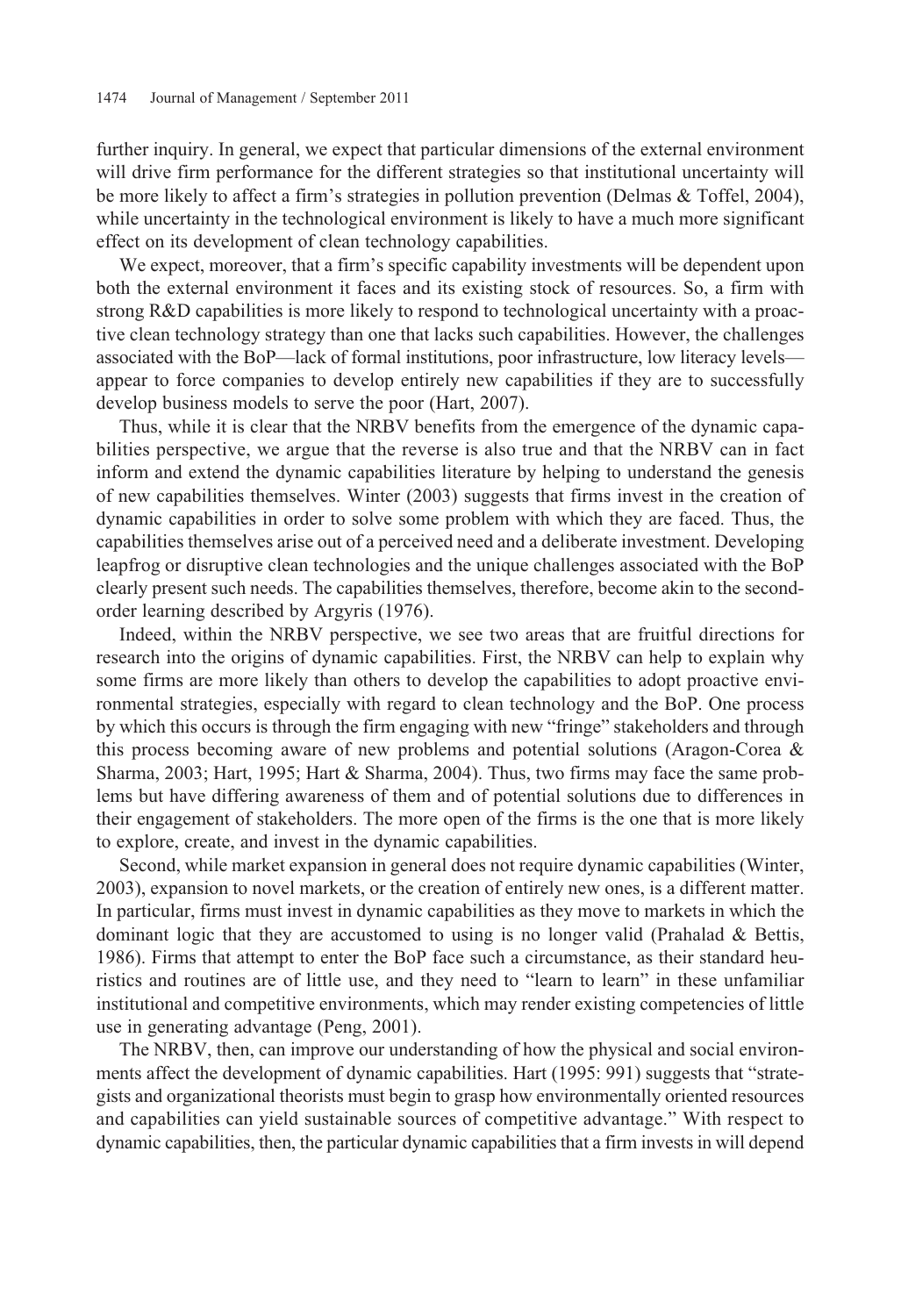not only on the institutional and demand environment but also on the specific challenges that the physical environment places on the firm's operations. For example, those firms that face greatest risk from the consequences of climate change have strong incentives to develop strategies to deal with those consequences (Hoffman, 2005).

While the emphasis of much of the existing work on the NRBV has been focused on the link between the firm and the physical environment, both the original description of the theory by Hart (1995) and subsequent work (Hart, 2007; Hart & Sharma, 2004; Prahalad & Hart, 2002) consider the firm's relationship with external stakeholders and the socioeconomic drivers of poverty and inequity. In the future, we expect that this will be a significant area of inquiry within the NRBV, for two reasons. First, these questions relate directly to an important and expanding body of literature that applies social movement theory to understanding how changes occur across an institutional field and within organizations themselves (Dowell, Swaminathan, & Wade, 2002; Weber, Rao, & Thomas, 2009). The NRBV links directly to this literature not only through its emphasis on engaging traditional, powerful stakeholders but also through the potential benefits of engaging with fringe stakeholders that can spur competitive imagination and enhance legitimacy (Hart & Sharma, 2004).

Second, as both academic research and corporate experience in the BoP expand, we see a need to understand how legitimacy is conferred on firms that operate in such complex and dynamic environments. Traditionally, legitimacy depends upon a stable set of institutional actors that are capable of determining what is and what is not a legitimate action for a given field. The very act of undertaking a BoP initiative, however, might be seen as illegitimate in some settings (e.g., Karnani, 2007). For firms that are operating in the BoP, however, it is unclear how legitimacy is gained and maintained and what linkages to other actors might be needed. Understanding this dynamic better will help to illuminate the processes by which firms gain a "license to operate" within the BoP and maintain the legitimacy required to profit from those ventures.

In reviewing the literature that has emerged in the 15 years since the NRBV was published, we have identified a number of important areas for further inquiry. We present several of these questions in Table 2. The questions fall into two categories. First, we see a need for research that continues to evaluate and extend the propositions offered by Hart (1995), such as understanding the capabilities and resources needed for effective product stewardship. Second, we suggest that future NRBV research could consider the degree to which clean technology and BoP strategies can draw on and augment existing theories and the degree to which entirely new theories might be needed to understand these domains.

#### **Conclusion**

In formulating the original NRBV, Hart (1995: 990) outlined the environmental problems stemming from population growth combined with an exponential expansion of industrial activity and resource use in the years following World War II. In the 15 years since the publication of the NRBV, the environmental, economic, and social challenges he outlined have only multiplied. Climate change, for example, was known to be a significant issue in 1995 (International Panel on Climate Change, 1995), but the full implications of climate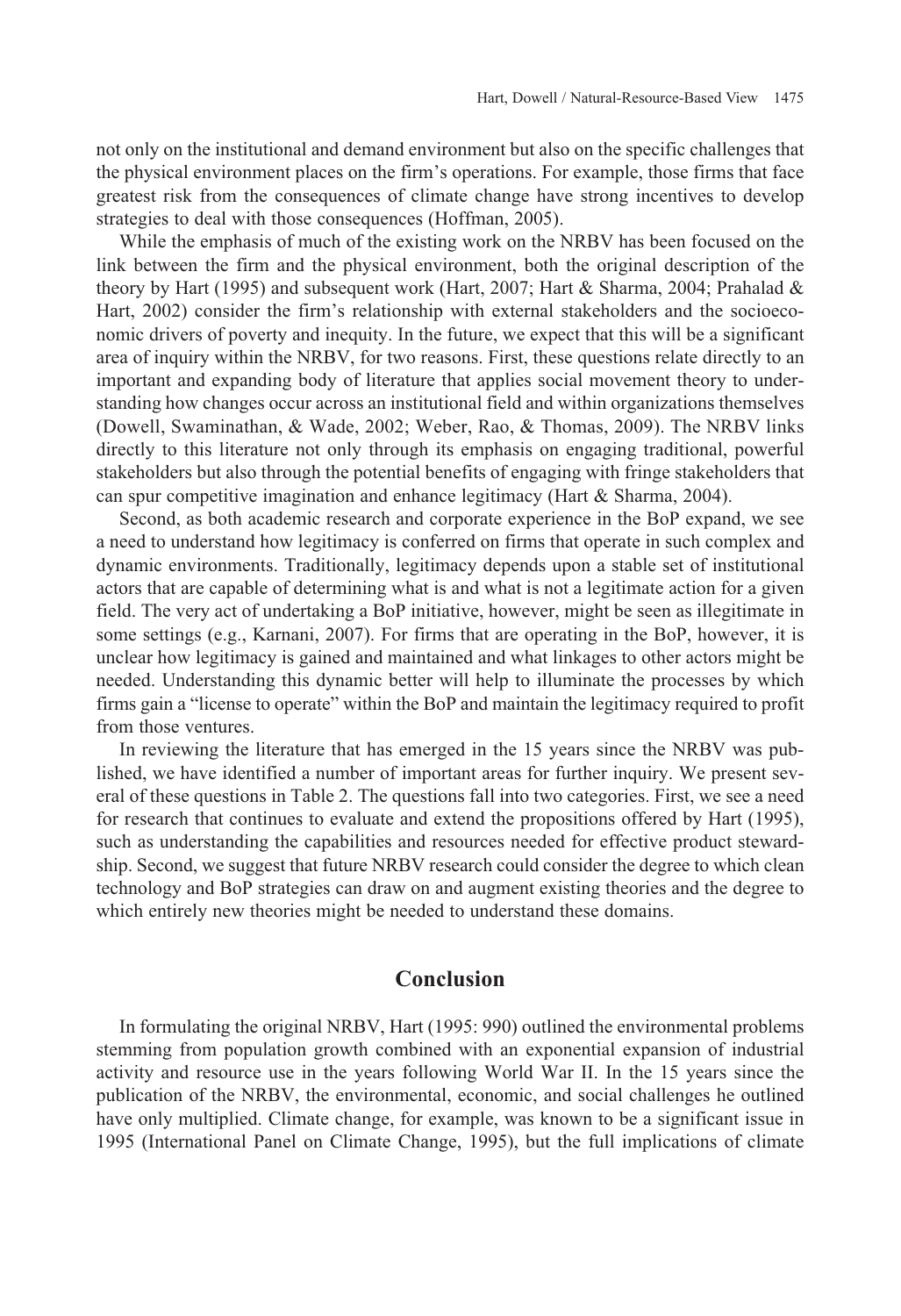| Strategic Capability | Key Areas for Inquiry                                                                                                                     |  |  |  |
|----------------------|-------------------------------------------------------------------------------------------------------------------------------------------|--|--|--|
| Pollution prevention | How do resources combine to affect environmental performance?                                                                             |  |  |  |
|                      | What is the genesis of key resources that drive the link between environmental and<br>financial performance?                              |  |  |  |
| Product stewardship  | How do firms develop resources and capabilities in stakeholder integration that allow<br>for improved product stewardship?                |  |  |  |
|                      | What factors enable and constrain product stewardship strategies in complex global<br>supply chains?                                      |  |  |  |
| Clean technology     | Which firms are best positioned to develop the dynamic capabilities needed to bring<br>clean technologies to market?                      |  |  |  |
|                      | What firm resources and capabilities are likely to be associated with clean technology<br>commercialization?                              |  |  |  |
|                      | Can clean technology capabilities lead to sustained competitive advantage?                                                                |  |  |  |
| Base of the pyramid  | What are the capabilities needed to enable firms to succeed with BoP strategies?                                                          |  |  |  |
| (BoP)                | How is legitimacy gained and maintained among firms in the BoP?                                                                           |  |  |  |
|                      | Do our existing theories adequately address how firms can succeed in the BoP, or do<br>we need to augment or even replace these theories? |  |  |  |

**Table 2 Key Areas for Further Research in the Natural-Resource-Based View**

change and the degree to which it is considered an issue for top management to consider is only now being understood (McKinsey, 2009).

And as business leaders attempt to come to grips with the challenges of climate change, resource depletion, and global poverty, the reputation of businesses and their leaders is at historic lows (Harris Interactive, 2008). Increasingly, people around the world are asking the question, Must capitalism's thirst for growth and profits serve only to exacerbate inequity and environmental deterioration? One of the major challenges (and opportunities) of our time is thus to create a form of commerce that uplifts the entire human community in a way that respects both natural systems and cultural diversity. Thus, 15 years after the publication of "A Natural-Resource-Based View of the Firm" (Hart, 1995), the argument contained in that original piece has only become stronger and more relevant.

Yet while these challenges call for bold innovation, most firms continue to focus on incremental strategies such as eco-efficiency, pollution prevention, product stewardship, and corporate social responsibility. As important as these corporate initiatives have been, it is now clear that such incremental sustainability strategies will simply not be sufficient. Companies and management scholars are being challenged increasingly to develop breakthrough strategies that actually resolve social and environmental problems, rather than simply reducing the negative impacts associated with their current operations.

As clean technology and BoP strategies continue to gather momentum in the world, the opportunities to advance management theory have never been greater. Each provides important pieces to the sustainable development puzzle: the promise of "next generation" technologies with dramatically lower environmental impacts, and innovative new ways to reach and include all of humanity in the capitalist dream. Our hope is that in another 15 years, these elements will be fully integrated into the NRBV and that the NRBV will be fully integrated into strategic management theory and practice.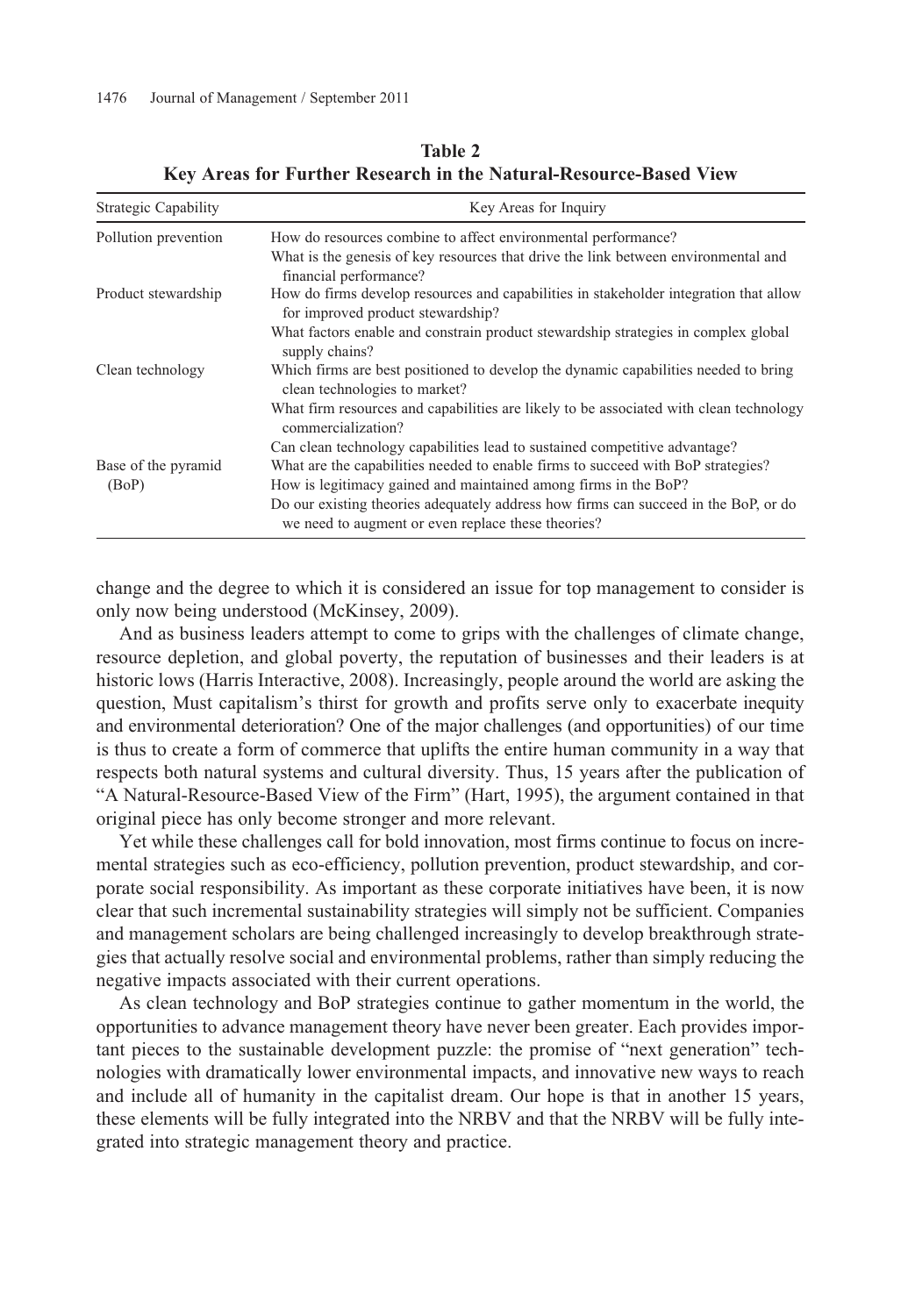#### **Note**

1. In the scientific literature, the earliest reference to this term we uncovered was by Atwater (1970), who used it to refer to nuclear power and other technologies that produce no aerosol or climate-changing emissions.

### **References**

- Acedo, F. J., Barroso, C., & Galan, J. L. 2006. The resource-based theory: Dissemination and main trends. *Strategic Management Journal,* 27: 621-636.
- Aragon-Correa, J. A., & Sharma, S. 2003. A contingent resource-based view of proactive corporate environmental strategy. *Academy of Management Review,* 28: 71-88.
- Argyris, C. 1976. Single-loop and double-loop models in research on decision-making. *Administrative Science Quarterly,* 21: 363-375.
- Atwater, M. A. 1970. Planetary albedo changes due to aerosols. *Science,* 170(3953): 64-66.
- Bakker, F. G. A., Fischer, O. A. M., & Brack, A. J. P. 2002. Organizing product-oriented environmental management from a firm's perspective. *Journal of Cleaner Production,* 10: 455-464.
- Barney, J. B. 1991. Firm resources and sustained competitive advantage. *Journal of Management,* 17: 99-120.
- Barney, J. B. 1996. The resource-based theory of the firm. *Organization Science,* 7: 469.
- Barney, J. B. 2001. Resource-based theories of competitive advantage: A ten-year retrospective on the resourcebased view. *Journal of Management*, 27: 643-650.
- Belkaoui, A. 1974. The impact of the disclosure of "pollution control" information on the investors: A behavioral field experiment and a market reaction investigation. *Journal of Finance,* 29: 1586-1587.
- Berchicci, L., & King, A. 2007. Postcards from the edge: A review of the business and environment literature. *Academy of Management Perspectives,* 1: 1513-1547.
- Blacconiere, W. G., & Patten, D. M. 1994. Environmental disclosures, regulatory costs, and changes in firm value. *Journal of Accounting and Economics,* 18: 357-377.
- Bushee, B. 1998. The influence of institutional investors on myopic R&D investment behavior. *Accounting Review,* 73: 305-333.
- Chatterji, A. K., & Toffel, M. W. 2010. How firms respond to being rated. *Strategic Management Journal,* 31: 917-945.
- Christmann, P. 2000. Effects of "best practices" of environmental management on cost advantage: The role of complementary assets. *Academy of Management Journal,* 43: 663-680.
- Conner, K. R. 1991. A historical comparison of resource-based theory and five schools of thought within industrial organization economics: Do we have a new theory of the firm? *Journal of Management*, 17: 121-154.
- Dierickx, I., & Cool, K. 1989. Asset stock accumulation and sustainability of competitive advantage. *Management Science,* 35: 1504-1511.
- Delmas, M., & Toffel, M. W. 2004. Stakeholders and environmental management practices: An institutional framework. *Business Strategy and the Environment,* 13: 209-222.
- Dowell, G., Hart, S. L., & Sharma, S. 2010. *Leaped or shoved: Factors affecting MNC participation at the base of the pyramid*. Working paper, SC Johnson Graduate School of Management, Cornell University, Ithaca, NY.
- Dowell, G., Swaminathan, A., & Wade, J. 2002. Pretty pictures and ugly scenes: Political and technological maneuvers in high definition television. *Advances in Strategic Management,* 19: 97-133.
- Eisenhardt, K. M., & Martin, J. A. 2000. Dynamic capabilities: What are they? *Strategic Management Journal,* 21: 1105-1121.
- Etzion, D. 2007. Research on organizations and the natural environment, 1992-present: A review. *Journal of Management,* 33: 637-664.
- Fiol, M. 2001. Revisiting an identity-based view of sustainable competitive advantage. *Journal of Management,* 27: 691-699.
- Fowler, S. J., & Hope, C. 2007. Incorporating sustainable business practices into company strategy. *Business Strategy and the Environment,* 16: 26-38.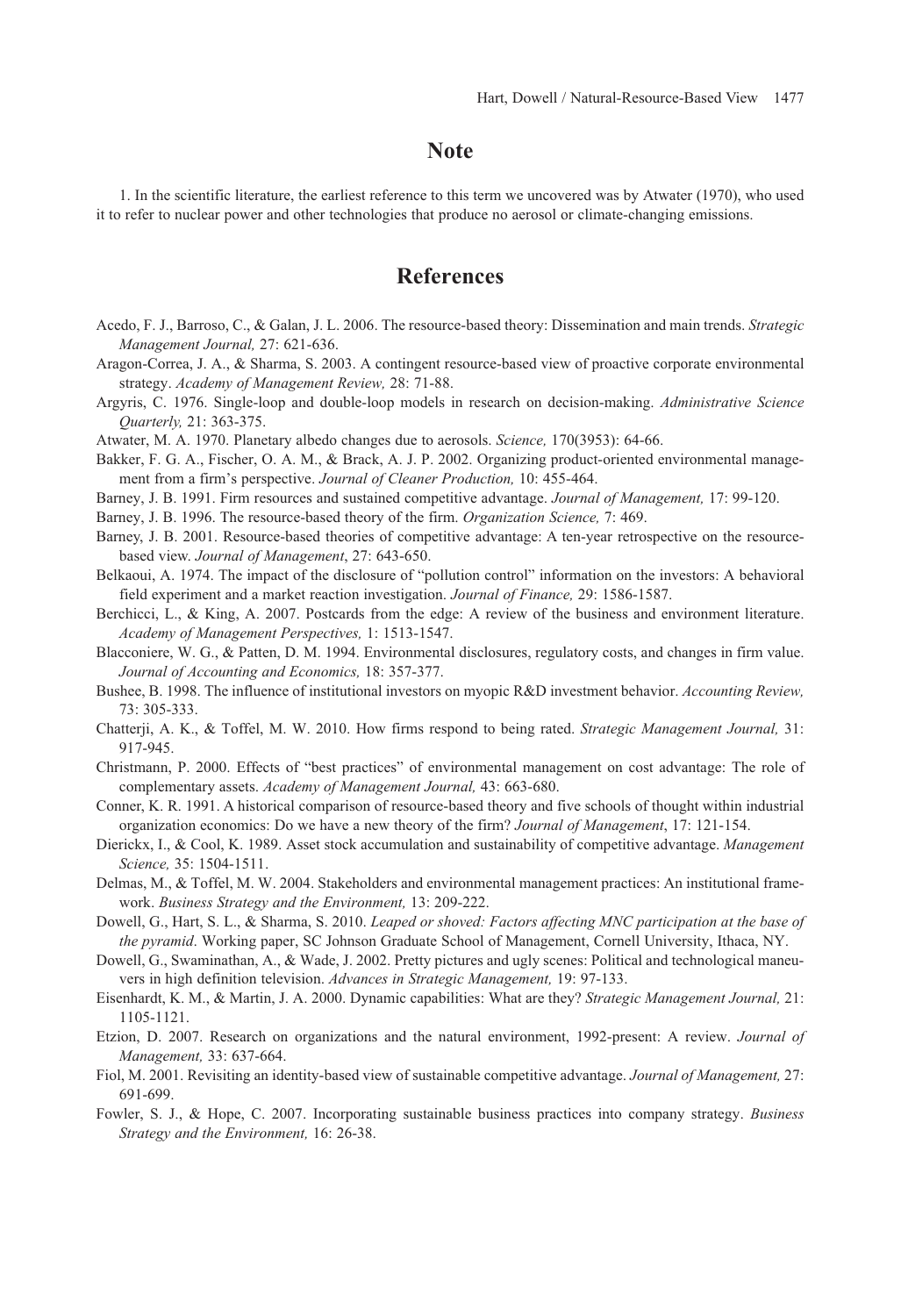Goodland, R. 1995. The concept of environmental sustainability. *Annual Review of Ecology and Systematics,* 26: 1-24.

Grant, R. M. 1996. Toward a knowledge-based theory of the firm. *Strategic Management Journal*, 17: 109-122.

- Harris Interactive. 2008*. Reputational quotient survey*. Retrieved from http://www.marketingcharts.com/topics/ reputation-survey-corporate-america-rates-terrible-9154/
- Hart, S. L. 1995. A natural-resource-based view of the firm. *Academy of Management Review,* 20: 986-1014.
- Hart, S. L. 1997. Beyond greening: Strategies for a sustainable world. *Harvard Business Review,* 75: 66-76.
- Hart, S. L. 2005. *Capitalism at the crossroads: The unlimited business opportunities in solving the world's most difficult problems*. Upper Saddle River, NJ: Wharton School Publishing.
- Hart, S. L. 2007. *Capitalism at the crossroads: Aligning business, earth, and humanity*. Upper Saddle River, NJ: Wharton School Publishing.
- Hart, S. L., & Ahuja, G. 1996. Does it pay to be green? An empirical examination of the relationship between emission reduction and firm performance. *Business Strategy and the Environment*, 5(1): 30-37.
- Hart, S. L., & Christensen, C. M. 2002. The great leap: Driving innovation from the base of the pyramid. *Sloan Management Review,* 44: 51-56.
- Hart, S. L., & Milstein, M. B. 2003. Creating sustainable value. *Academy of Management Executive,* 17: 56-69.
- Hart, S. L., & Sharma, S. 2004. Engaging fringe stakeholders for competitive imagination. *Academy of Management Executive,* 18: 7-18.
- Hoffman, A. J. 2005. Climate change strategy: The business logic behind voluntary greenhouse gas reductions. *California Management Review,* 47: 21-46.
- Hoskisson, R. E., Hitt, M. A., Wan, W. P., & Yiu, D. 1999. Theory and research in strategic management: Swings of a pendulum. *Journal of Management,* 25: 417-456.
- Immelt, J. R., Govindarajan, V., & Trimble, C. 2009. How GE is disrupting itself. *Harvard Business Review,* 87: 4-15.
- International Panel on Climate Change. 1995. *IPCC second assessment: Climate change 1995.* Geneva, Switzerland: UNEP.
- Karim, S., & Mitchell, W. 2000. Path-dependent and path-breaking change: Reconfiguring business resources following acquisitions in the US medical sector, 1978-1995. *Strategic Management Journal,* 21: 1061-1081.
- Karnani, A. 2007. The mirage of marketing to the bottom of the pyramid. *California Management Review,*  49(Summer): 90-111.
- King, A., & Lenox, M. 2002. Exploring the locus of profitable pollution reduction. *Management Science,* 48: 289-299.
- Lave, L., Conway-Schempf, N., Harvey, J., Hart, D., Bee, T., & McCracken, C. 1998. Recycling postconsumer nylon carpet. *Journal of Industrial Ecology,* 2: 117-126.
- Linton, J. D., Klassen, R., & Jayaraman, V. 2007. Sustainable supply chains: An introduction. *Journal of Operations Management,* 25: 1075-1082.
- London, T., & Hart, S. L. 2004. Reinventing strategies for emerging markets: Beyond the transnational model. *Journal of International Business Studies,* 35: 350-370.
- London, T., & Hart, S. L. (Eds.). 2011. *Next generation business strategies for the base of the pyramid: New approaches for building mutual value*. Upper Saddle River, NJ: Financial Times Press.
- Matos, S., & Hall, J. 2007. Integrating sustainable development in the supply chain: The case of life cycle assessment in oil and gas and agricultural biotechnology. *Journal of Operations Management,* 25: 1083-1102.
- McKinsey Quarterly. 2009. *How companies think about climate change*. Retrieved from http://www.mckinsey quarterly.com/How\_companies\_think\_about\_climate\_change\_A\_McKinsey\_Global\_Survey\_2099
- Meurig Thomas, J., & Raja, R. 2005. Designing catalysts for clean technology, green chemistry and sustainable development. *Annual Review of Materials Research,* 35: 315-350.
- Montgomery, C. A., & Wernerfelt, B. 1988. Diversification, Ricardian rents, and Tobin's *q*. *Rand Journal of Economics,* 19: 623-632.
- Peng, M. W. 2001. The resource-based view and international business. *Journal of Management,* 27: 803-829.

Penrose, E. 1959. *The theory of the growth of the firm*. New York: Wiley.

Prahalad, C. K. 2005. *The fortune at the bottom of the pyramid.* Upper Saddle River, NJ: Wharton School Publishing.